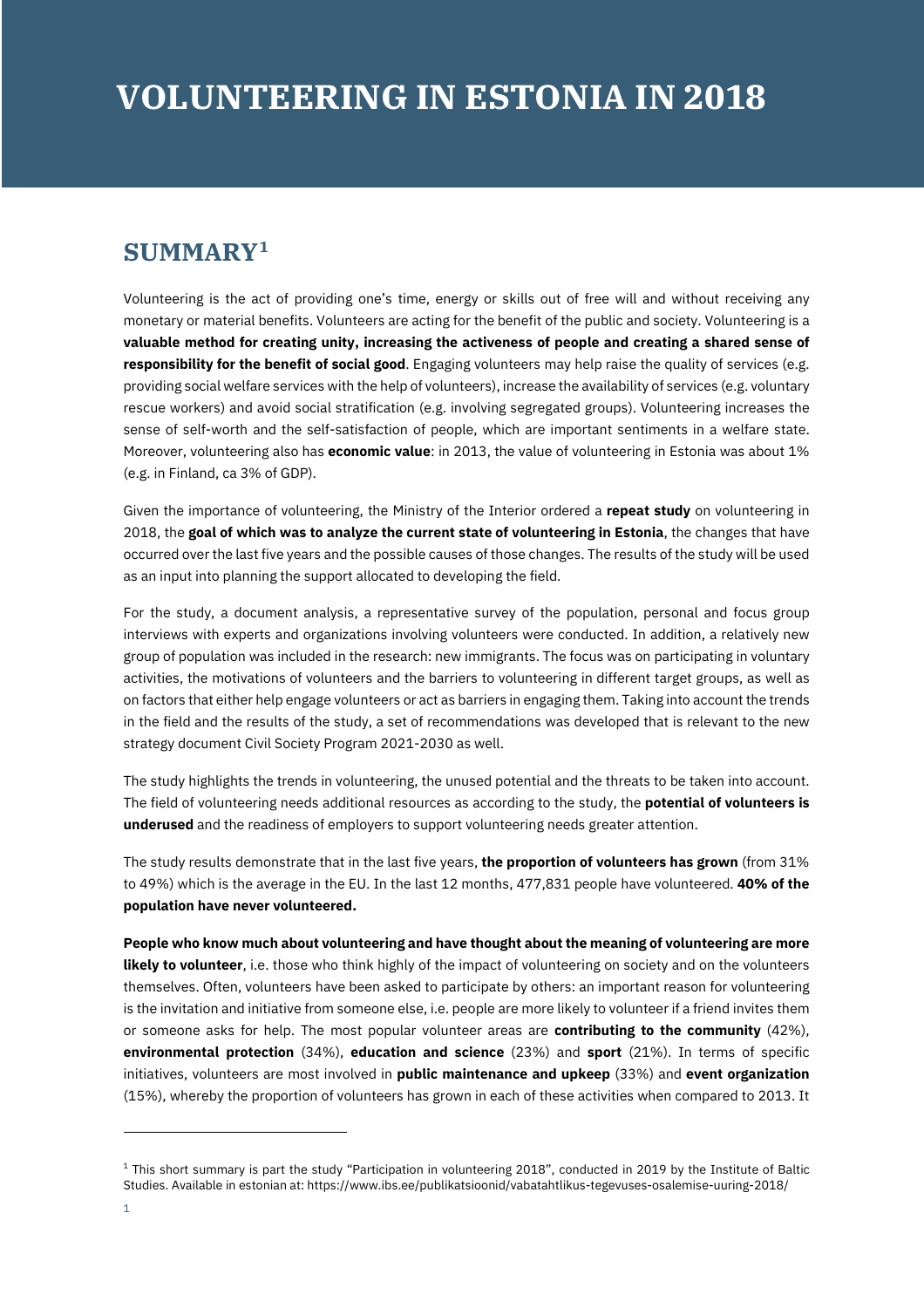is likely that the results also reflect the effect of the administrative reform and the impact of EV100 events on activating people and communities. This means that the current high proportion of volunteers may decrease in the future, which makes it more important to **set maintaining the current proportion of volunteers as goal**.

The surveyed volunteers **volunteer in a larger variety of fields** – the proportion of those who volunteer in three or more fields has grown from 36% to 47% when compared to 2013. This is indicative of the worldwide **microvolunteering trend** in which the number of regular volunteers decreases (in Estonia, from 34% to 26%) and **the number of one-time volunteers increases** (in Estonia, from 29% to 22% over the observed period). At the same time, **organizations would rather have permanent volunteers**, i.e. people who volunteer at an organization regularly and over a longer period of time. However, the largest risk in the upcoming years is that **the needs and readiness of Estonian organizations to engage volunteers contradicts the expectations and opportunities of citizens to volunteer**. Another contradictory trend is, on the one hand, underusing volunteers as a resource and, on the the other hand, a decrease in the number of organizations who involve volunteers (from 68% to 53%).

In short, it can be said that **the ways people volunteer and how organizations and citizens understand and think about volunteering are changing**. Due to this change, both organizations using volunteers and the people developing the field of volunteering need to **rather focus on supporting the organizations that involve volunteers than raising the proportion of volunteers at large**.

By analyzing the participation of different social groups in volunteering and their motivations, the following groups can be outlined whose needs need to be taken into consideration when developing the field:

- **Local governments, ministries and other government agencies** in order to shape an environment that favors volunteering, the key is their knowledge of the various roles, opportunities and peculiarities of the third sector, especially of the positive impacts of involving volunteers and the skills to support the organizations involving volunteers.
- **The organizations involving volunteers** about 53% of NGOs use volunteers, but so do the public sector (e.g. volunteer rescue, libraries) and private companies (e.g. Tallinn Music Week and other organizers of large events). Since volunteers do a variety of tasks, it is important to take into account the diverse nature of the involvers and the involved and, to an extent, the competitiveness among the organizations when increasing the capabilities of organizations to involve volunteers.
- **Young people, 15-24-year-olds** young people make up 19% of volunteers and 69% of young people are volunteers. When getting older, the proportion of volunteers, who volunteer unbeknownst to them, decreases considerably, indicating an underuse of the potential of youths. As young people are future volunteers, awareness raising of volunteering is very important so that they would continue to contribute even after turning 24.
- **The elderly, 65-74-year-olds** they make up 9% of all volunteers and 32% of the elderly volunteer. Due to an increase in lifespan, the aging population and the positive effect of volunteering on the life quality of the elderly, the elderly constitute an underused target group, which means awareness raising among them on the diversity of volunteer activities is necessary, along with increasing the awareness of organizations on involving the elderly and developing the skills to involve them.
- **Families** 49% of volunteers are from households with children and 56% of families with children are volunteers. 61% of volunteers do not have children. As an increasing number of families are looking to volunteer as a family, the organizations who involve volunteers should review their activities and consider involving families as well.
- **Employers** 10% of volunteers volunteered through their employer and in 28% of cases, their latest volunteer action corresponded to their professional training and/or daily work (so-called professional volunteers). The activities by employers supporting volunteering in their workplace are more diverse